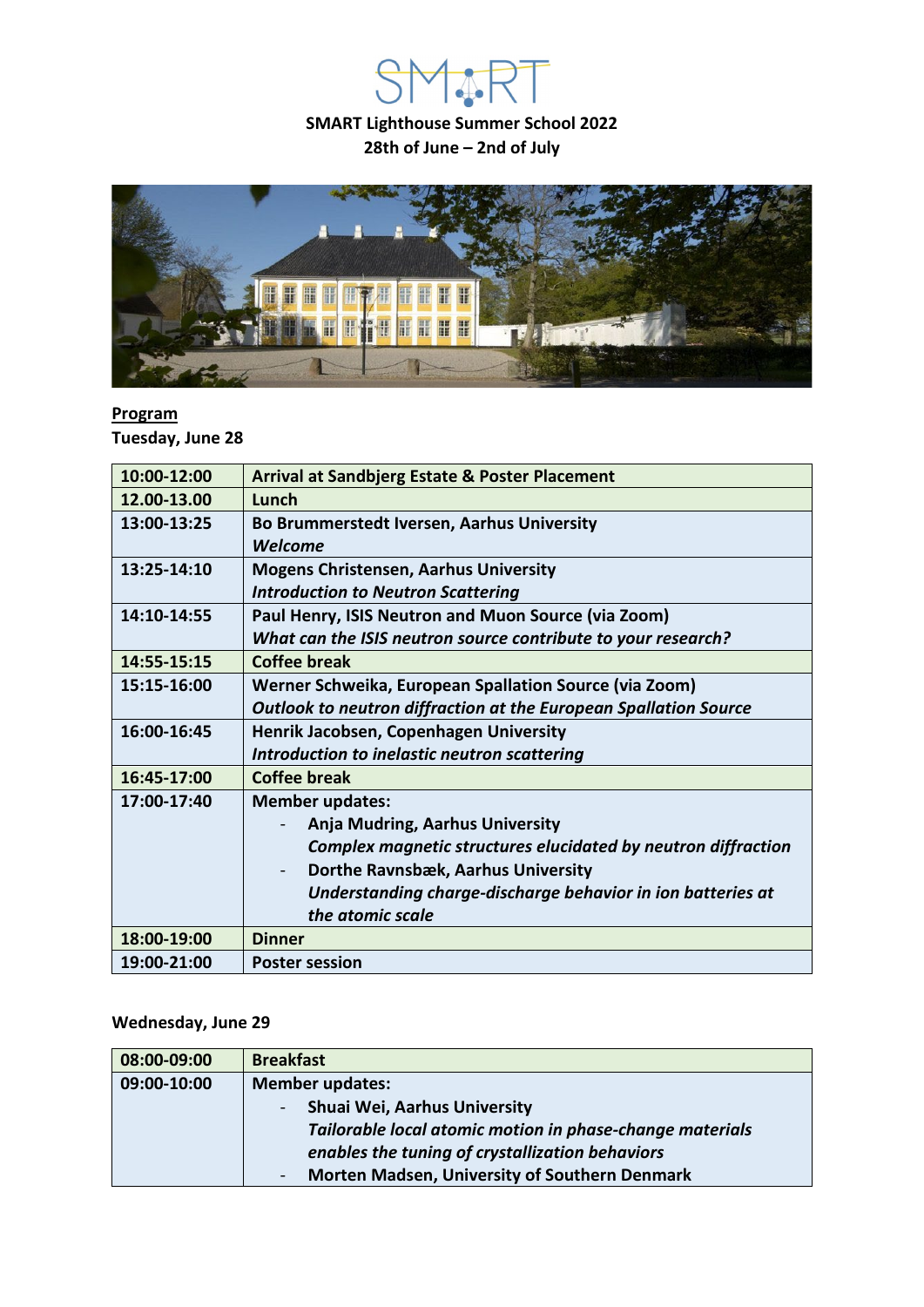

|             | Metal oxide interfaces in scalable thin film photovoltaics              |
|-------------|-------------------------------------------------------------------------|
|             | <b>Poul Norby, Danish Technical University</b>                          |
|             | In situ diffraction studies using high energy synchrotron X-ray         |
|             | and neutron radiation                                                   |
| 10:00-10:30 | <b>Coffee break</b>                                                     |
| 10:30-11:15 | <b>Bjørk Hammer, Aarhus University</b>                                  |
|             | Introduction to machine learning in atomistic simulations               |
| 11:15-12:00 | Kirsten M. Ø. Jensen, Copenhagen University                             |
|             | Methods and tools for Pair Distribution Function analysis of disordered |
|             | and nanoscale materials                                                 |
| 12:00-14:30 | Lunch break (Lunch 12:00-13:00)                                         |
| 14:30-15:15 | Henning Friis Poulsen, Danish Technical University (via Zoom)           |
|             | <b>Introduction to Tomography and X-ray Imaging</b>                     |
| 15:15-16:00 | Henrik Birkedal, Aarhus Universitet                                     |
|             | Multi-length-scale and multimodal tomography                            |
| 16:00-18:00 | <b>Afternoon break</b>                                                  |
| 18:00-19:00 | <b>Dinner</b>                                                           |
| 19:30-21:00 | <b>Industrial session</b>                                               |
|             | Mediators for industrial use of neutron and synchrotron facilities      |
|             | Veronica Lattanzi, DTI                                                  |
|             | Henrik Lindeløv, Force                                                  |
|             |                                                                         |

### **Thursday, June 30**

| 08:00-09:00 | <b>Breakfast</b>                                                                    |
|-------------|-------------------------------------------------------------------------------------|
| 09:00-09:45 | Mads Ry Jørgensen, MAXIV & Aarhus University                                        |
|             | DanMAX – the first experiments                                                      |
| 09:45-10:30 | <b>Maarten Gøsten, Aarhus University</b>                                            |
|             | Density Functional Theory (and beyond) in materials science: a                      |
|             | pedagogical introduction                                                            |
| 10:30-10:45 | <b>Coffee break</b>                                                                 |
| 10:45-11:15 | <b>Martin Alm, Biomodics</b>                                                        |
| 11:15-12:00 | Gerd Schluckebier, Novo Nordisk                                                     |
| 12:00-14:30 | Lunch break (Lunch 12:00-13:00)                                                     |
| 14:30-15:10 | <b>Member updates:</b>                                                              |
|             | <b>Bo B. Iversen, Aarhus University</b>                                             |
|             | <b>Disorder in Crystals</b>                                                         |
|             | Torben R. Jensen, Aarhus University<br>$\overline{\phantom{a}}$                     |
|             | Neutrons for hydrogen storage and battery materials                                 |
| 15:10-15:40 | <b>Martin Bondesgaard, Aarhus University</b>                                        |
|             | <b>General Solvothermal Synthesis Method for Complete Solubility Range</b>          |
|             | of Bimetallic and High-Entropy Alloy Nanocatalysts                                  |
| 15:40-16:10 | <b>Martin Karlsen, University of Southern Denmark</b>                               |
|             | Total scattering and pair distribution function studies of TiO <sub>2</sub> -bronze |
|             | nanocrystals as electrodes in Li-ion batteries                                      |
| 16:10-16:30 | <b>Coffee break</b>                                                                 |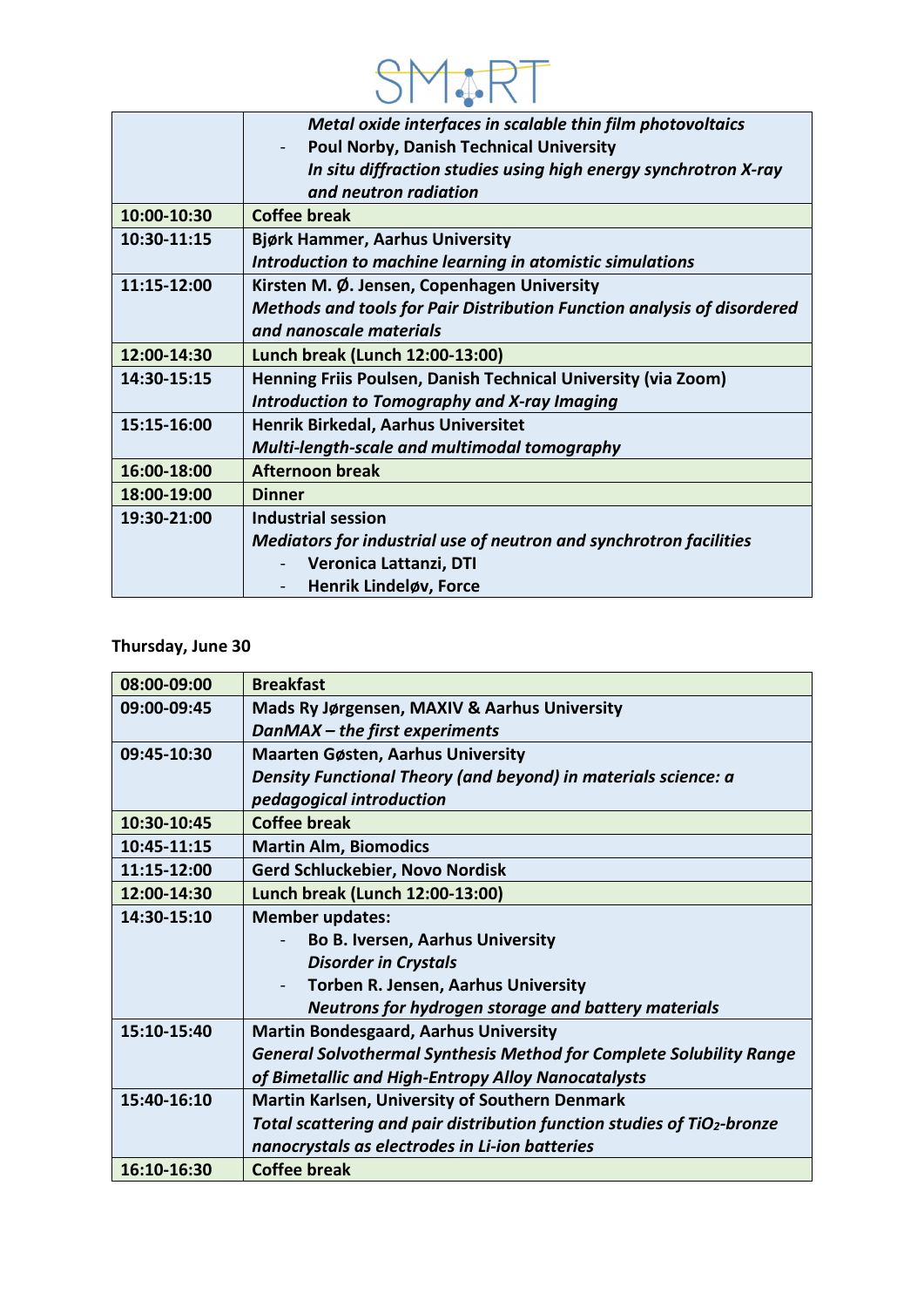

| 16:30-17:00 | <b>Baiyu Wang, University of Copenhagen</b>                          |
|-------------|----------------------------------------------------------------------|
|             | Size- and phase-control of intermetallic PdIn and PdGa nanoparticles |
| 17:00-17:30 | Hannah Hedegaard Nielsen, Aarhus University                          |
|             | <b>Experimental and Theoretical Charge Density Study of a Four-</b>  |
|             | coordinated Co(II)-based Molecular Magnet                            |
| $18:30 -$   | <b>Conference dinner</b>                                             |

# **Friday, July 1**

| 8:00-09:00  | <b>Breakfast</b>                                                              |
|-------------|-------------------------------------------------------------------------------|
| 09:00-09:45 | <b>Jill Miwa, Aarhus University</b>                                           |
|             | Quantum materials for advancing quantum technologies                          |
| 09:45-10:30 | Morten Smedskjær, Aalborg University                                          |
|             | <b>A Year Made of Glass</b>                                                   |
| 10:30-10:45 | <b>Coffee break</b>                                                           |
| 10:45-11:30 | Paul Attfield, University of Edinburgh                                        |
|             | Powder neutron diffraction studies of perovskite materials                    |
| 11:30-12:15 | Anders Bjorholm Dahl, Technical University of Denmark                         |
|             | <b>Quantitive Volumetric Imaging</b>                                          |
| 12:15-14:30 | Lunch break (Lunch 12:00-13:00)                                               |
| 14:30-15:15 | <b>Nina Lock, Aarhus University</b>                                           |
|             | <b>XAFS studies of catalyst materials</b>                                     |
| 15:15-15:45 | <b>Zhaozong Sun, Aarhus University</b>                                        |
|             | A monolayer cobalt-doped carbon nitride catalyst on Au(111): atomic           |
|             | insights into reactivity for oxygen evolution reaction                        |
| 15:45-16:15 | <b>Coffee break</b>                                                           |
| 16:15-16:45 | Rebecca Pittkowski, University of Copenhagen                                  |
|             | Understanding how high entropy alloy particles form: in-situ study            |
|             | using coupled X-ray diffraction/ absorption spectroscopy                      |
| 16:45-17:15 | <b>Morten Johansen, Aarhus University</b>                                     |
|             | Electrochemical Driven Disordering of Monoclinic Distorted VO <sub>2</sub> as |
|             | <b>Cathode in Li-ion Batteries</b>                                            |
| 18:00-19:00 | <b>Dinner</b>                                                                 |
|             |                                                                               |

## **Saturday, July 2**

| 08:00-09:00 | <b>Breakfast &amp; Check out (BEFORE 9 AM)</b>                          |
|-------------|-------------------------------------------------------------------------|
| 09:00-09:30 | Adrian Sanz Arjona, University of Copenhagen                            |
|             | Hydrothermal Injection for Phase-Controlled CaCO <sub>3</sub> Synthesis |
| 09:30-10:00 | Thomas Bjørn Egede Grønbech, Aarhus University                          |
|             | Superexchange mechanism in M(II) formate dihydrate series and           |
|             | charge density study of the Co(II) formate dihydrate                    |
| 10:00-10:30 | <b>Coffee break</b>                                                     |
| 10:30-11:00 | <b>Narges Amini, Aarhus University</b>                                  |
|             | Probing the structural relaxations in amorphous Ge15Te85 using          |
|             | synchrotron and ultrafast X-ray photon-correlation spectroscopy         |